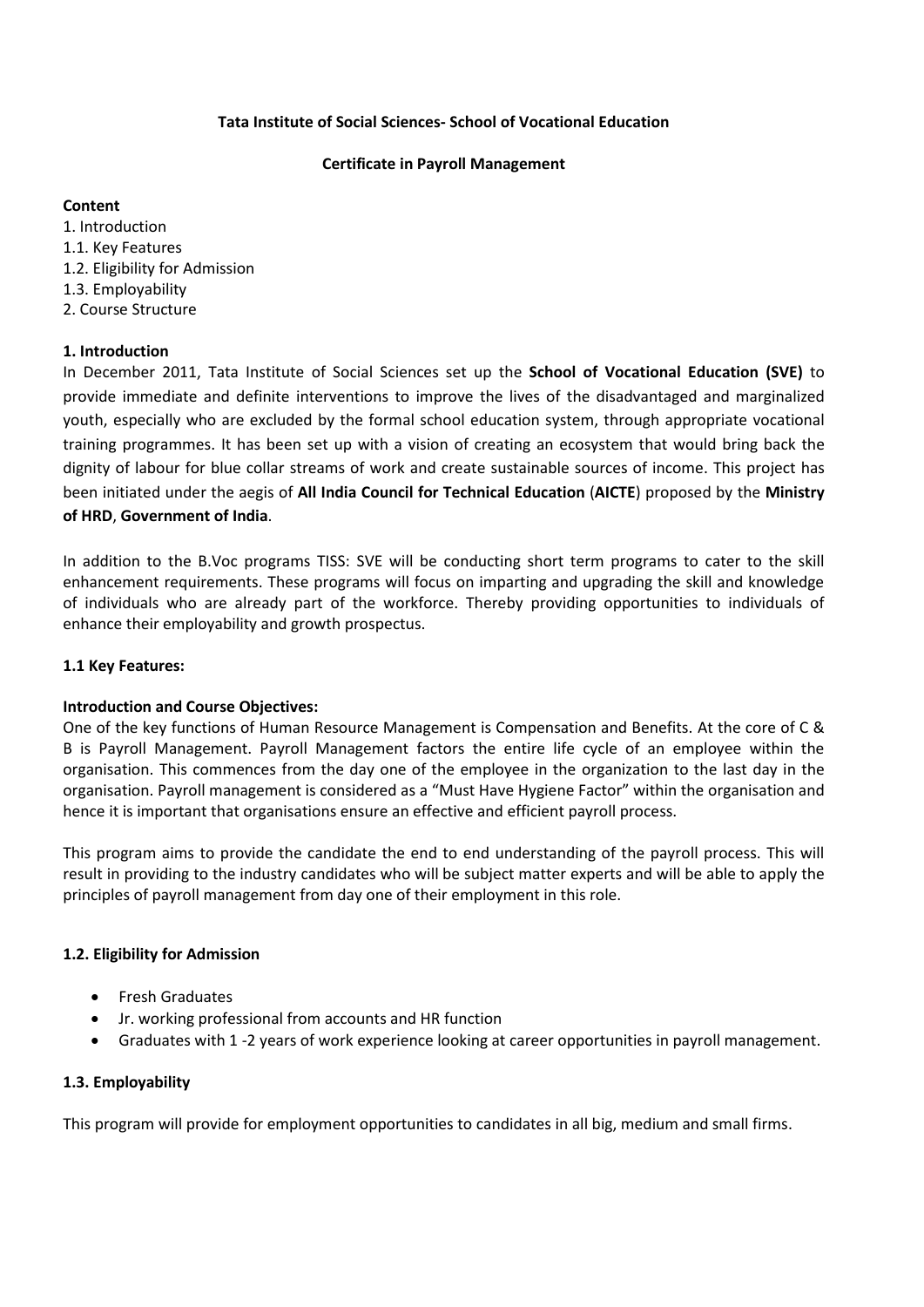### **2. Course Structure**

The Advance Diploma in Payroll Management will be conducted over a period of 24 weeks and will cover 120 hours of classroom training and 30 hours of project work and testing. The sessions will be conducted twice a week. Each session will be of 3 hours.

# **3. Examination and Assessment**

Students will be assessed on project work and a written examination that will be conducted at the end of the course

# **Syllabus for Certificate in Payroll Management**

# **Introduction:**

The gamut of Payroll management includes, pay (fixed and Variable), benefits (Stock options, insurance and other perks), Statutory compliance (Provident fund, income tax etc), Annual increments and Full and Final Settlement etc applicable to Indian nationals and expats. In addition to individual payments, the payroll management also plays a vital role in enabling the stakeholders take the appropriate business decisions. This is by means of analysing various reports that get generated through the payroll process.

# **Main Concepts:**

- 1. Human Resource Management and overview
- 2. Compensation
- 3. Payroll Management
- 4. Statutory Compliances
- 5. Knowledge of Excel

#### **Learning Objectives:**

- Broad understanding of Human Resources as a function and it various sub-functions and its implication and connection with payroll processing.
- Set –up the payroll process with necessary checks and balances
- Applying the monthly payroll process with the use of payroll software
- Generate the returns for statutory compliances & assist in conduct of audits
- Create the various MIS reports
- Provide resolution to payroll related queries/issues

### **Course Content:**

- Human Resources as a function and it various sub-functions and its implication and connection with payroll processing.
- Salary Components and salary fixation
- Employee and CTC master data
- Attendance and Processing cycle
- Statutory compliances (taxation, PF & ESIC)
- Labour Related Legislation Affecting Payroll